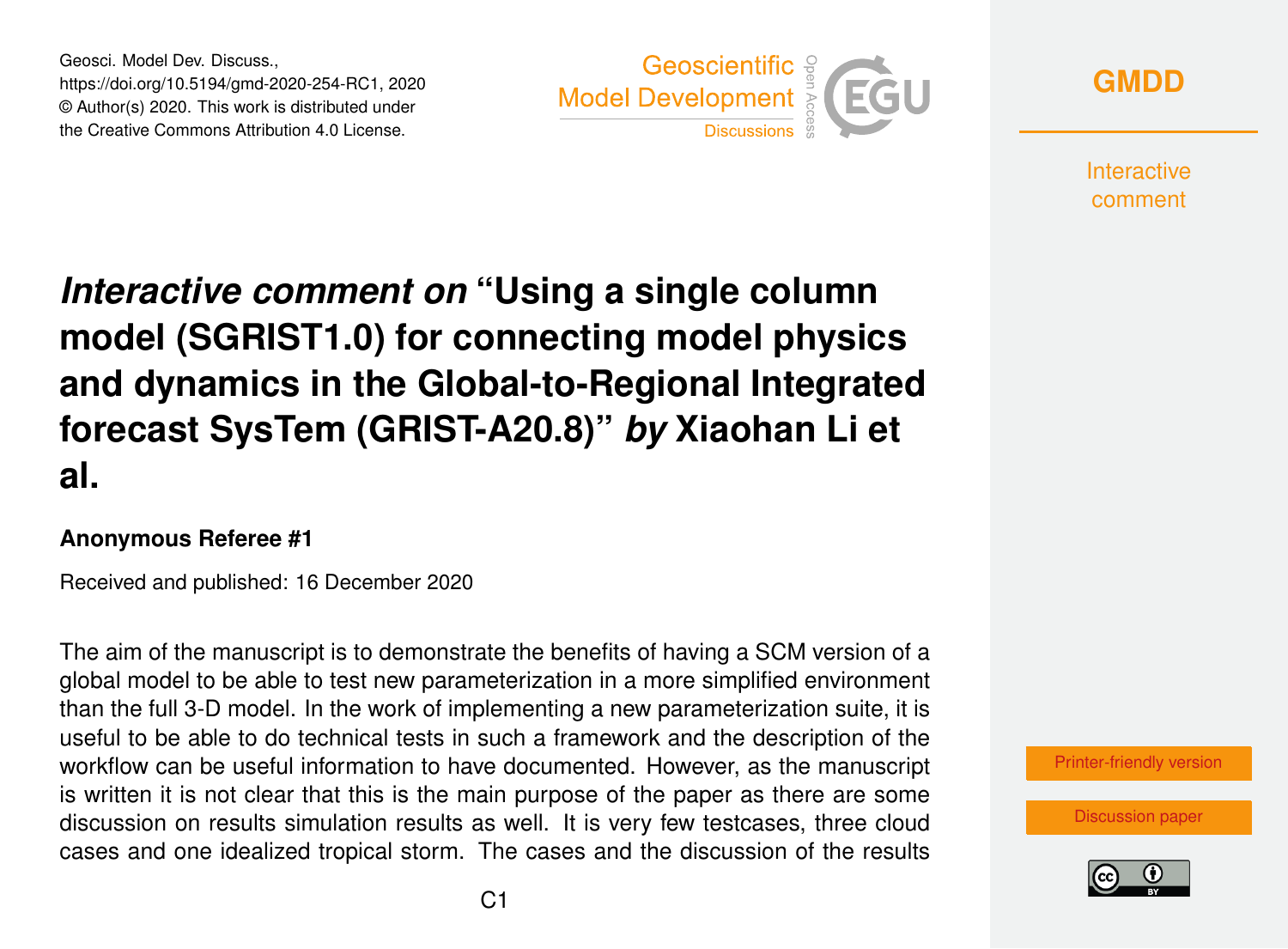is not very insightful and does not add to the scientific literature. Thus, I am quite puzzled with the purpose of the paper. Maybe it is worth publishing if the authors concentrate the storyline on the workflow and describe the choices and purpose of the testcases in a more general way. But as it is presented now, it is not sufficient on the methodology and the discussion of the results does not show insight to the processes that are studied and therefore I recommend reject.

Specific comments:

Abstract, Line 21: ". . . of the simulated storm." What storm? Why? Line 45: "An AGCM coupled with a full physical . . .". It is very unclear what it means that an AGCM can be evaluated using aqua planet experiments. Do you mean numerically or what? All AGCMs need parameterisations of physics. Line 50: "APE runs are usually evaluated by qualitative analysis" – what other ways are you suggesting since you use the word usually? Line 53: You are using the term "model error" in an unprecise way. There are several layers of model errors and several methods needs to be used to assure that the model is useful, it is not only dynamics and physics and their interaction that introduces errors. Line 87: What is meant by a validated paramterization suite? That they technically work together? That they represent all physics? Line 122: This a very limited type of SCM where only part of the parameterization suite can be tested as you are not carrying any equations for momentum. The performance of the PBL scheme cannot be examined. What about the interaction with the surface? It is also quite strange that you put the subscript "obs" in the equations. Is it really observations you are relaxing to? Where do you get the large-scale terms from? What is the relaxation time scale? Line 141: Here is it stated that the vertical velocity comes from observational data, so called IOP data. Is that really the case? Line 155: If you are not using prognostic aerosols, what are you doing? Neglecting or using prescribed values? Line 161: How were the three cases selected and why? Line 168: Is not standard SCAM using 31 levels? This is thus purely technical test (or possibly numerical on the time-step integration and relaxation) of the SGRIST as it is the same as in SCAM, or what am I missing?

**[GMDD](https://gmd.copernicus.org/preprints/)**

**Interactive** comment

[Printer-friendly version](https://gmd.copernicus.org/preprints/gmd-2020-254/gmd-2020-254-RC1-print.pdf)

[Discussion paper](https://gmd.copernicus.org/preprints/gmd-2020-254)